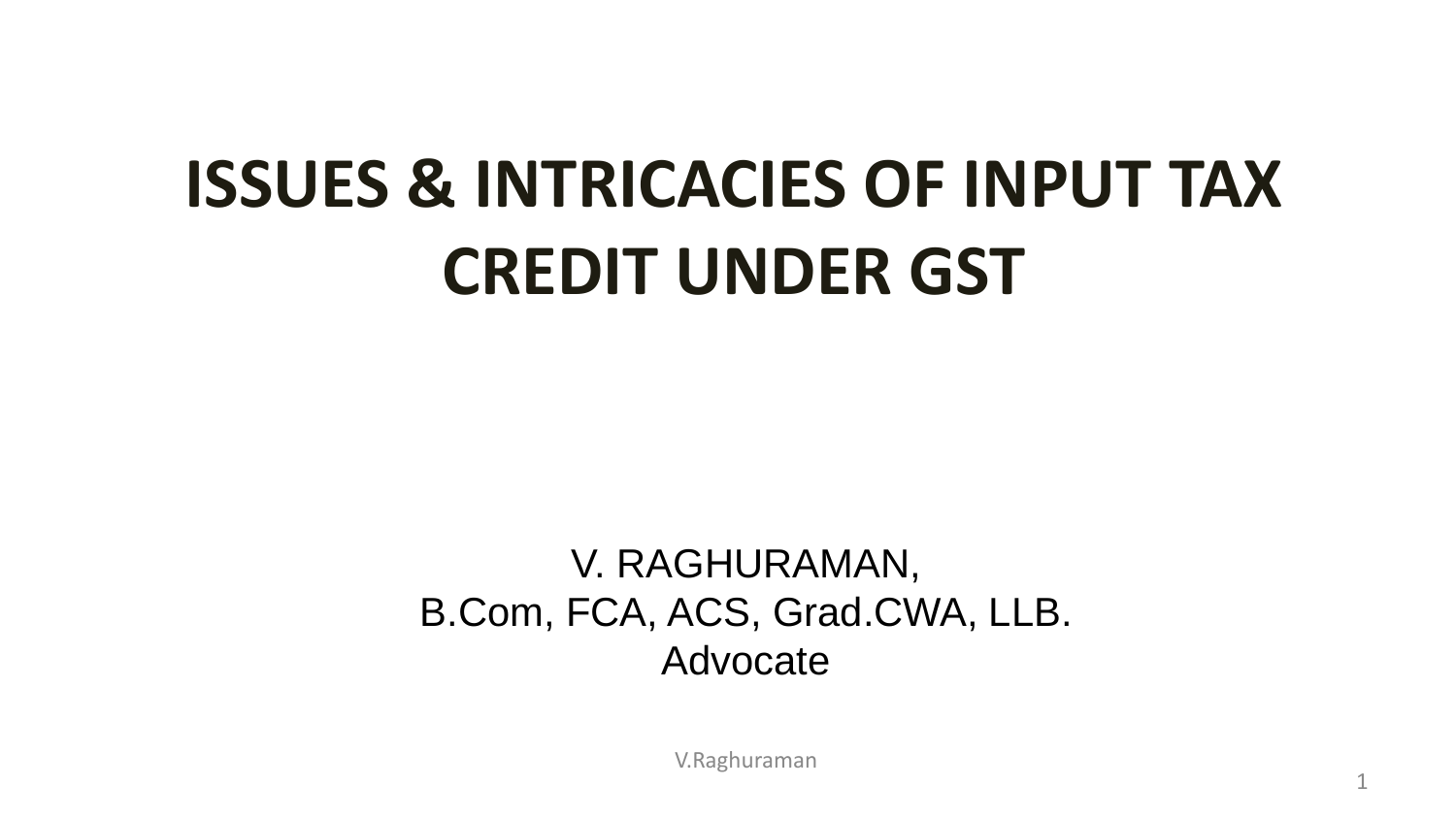# **Important provisions in relation to Input tax credit (ITC) under GST**

| SEC.  |                                                                      |
|-------|----------------------------------------------------------------------|
| 2(19) | <b>Capital Goods</b>                                                 |
| 2(59) | Inputs                                                               |
| 2(60) | Input services                                                       |
| 2(61) | Input service distributor                                            |
| 2(62) | Input tax                                                            |
| 16    | Eligibility & conditions for taking input tax credit (ITC)           |
| 17    | Apportionment of credit & blocked credit                             |
| 18    | Availability of credit in special circumstances                      |
| 19    | Taking ITC in respect of inputs and capital goods sent for job work. |
| 20    | Manner of distribution of credit by Input service distributor        |
| 21    | Manner of recovery of credit distributed in excess                   |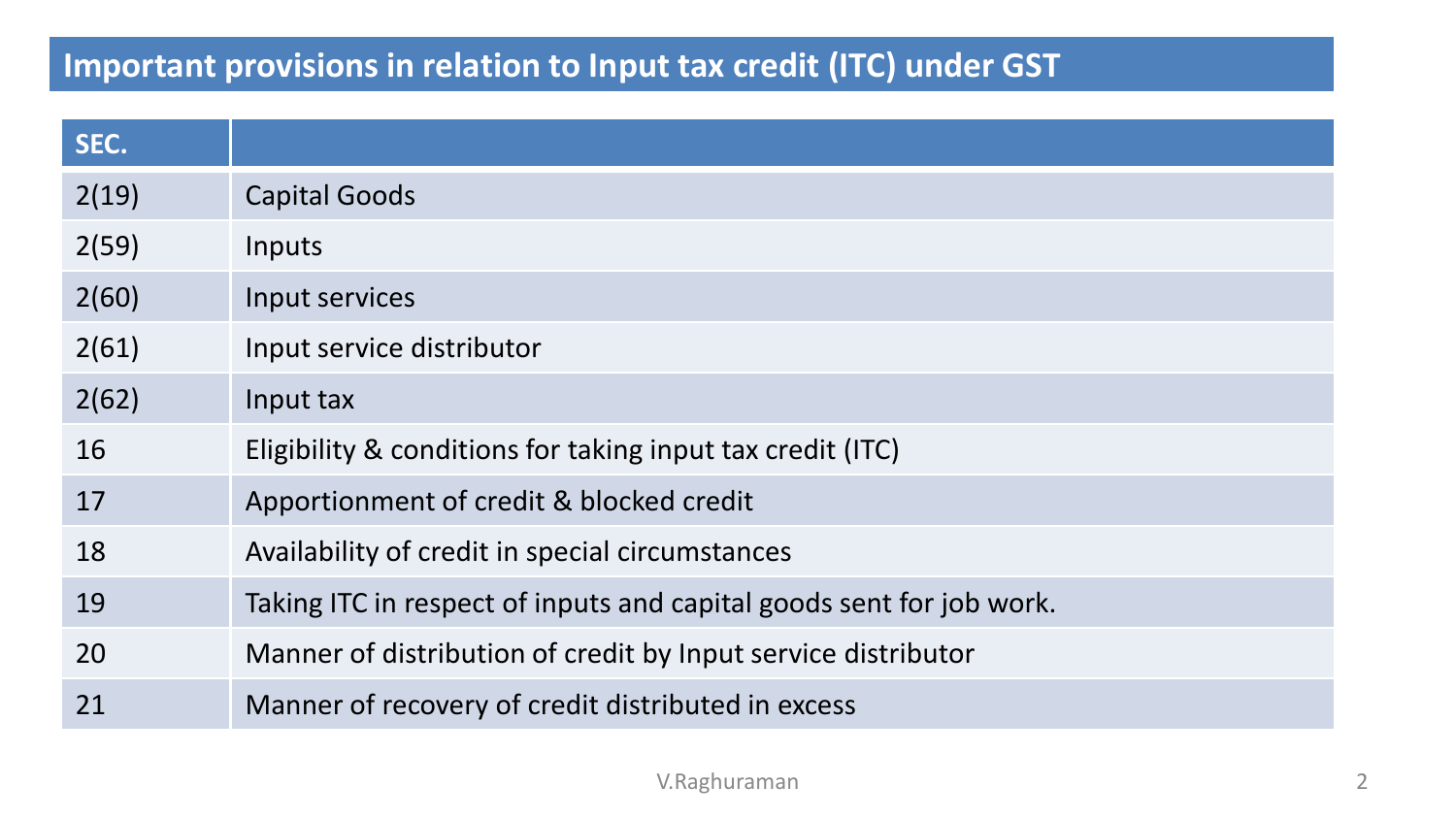# **2(19) "capital goods"** *means***: -**

goods, the value of which is capitalised in the books of account of the person claiming the input tax credit and which are used or intended to be used in the course or furtherance of business.

- The definition of the capital goods under GST regime has been simplified compared to the definition under the earlier regime.
- Basic conditions to be satisfied to be considered as capital goods:
	- 1. Value of such goods has to be capitalized in the books of accounts
	- 2. They have to be used or intended to be used in the course or furtherance of business.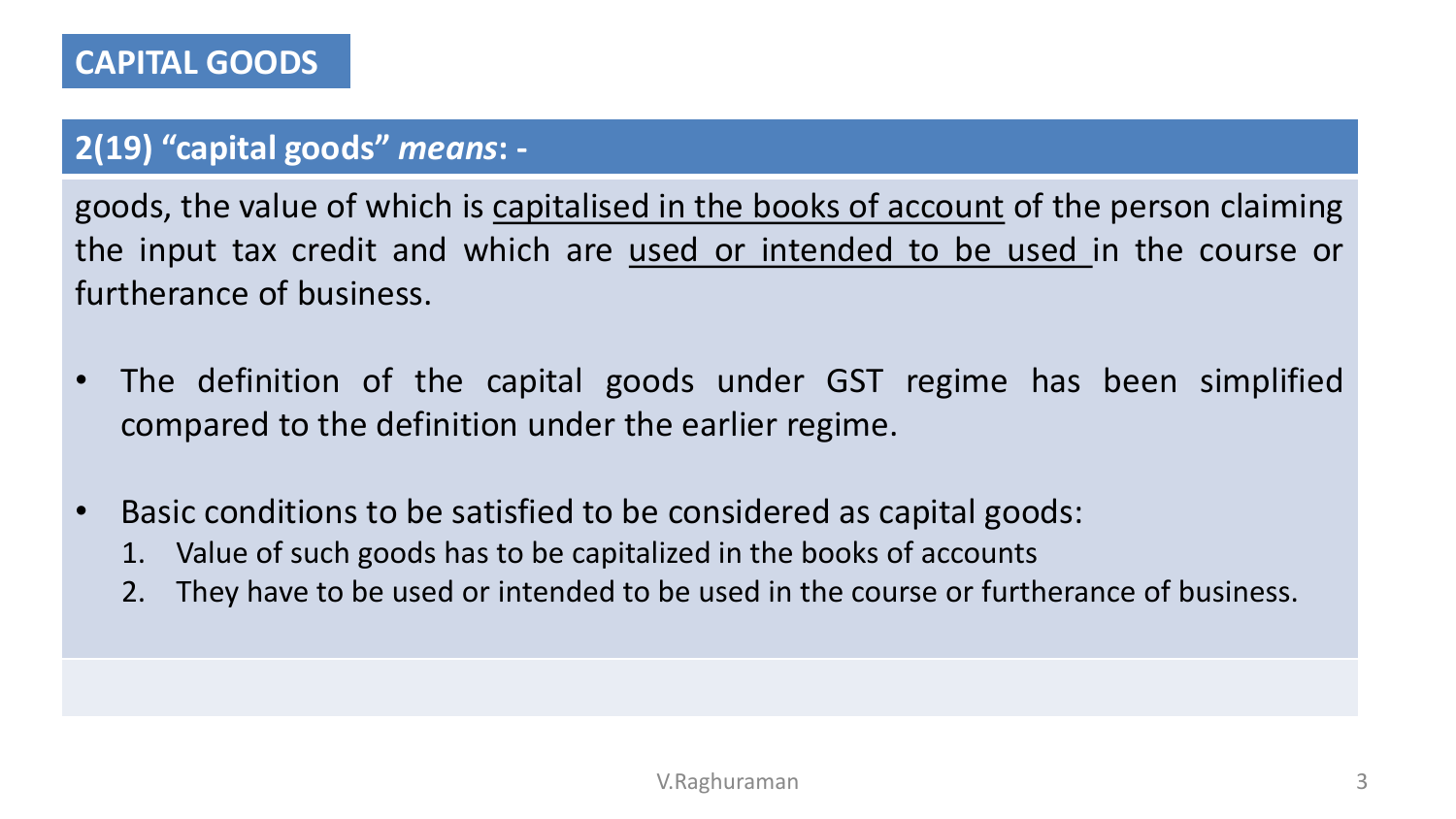2(59) "input" *means* any goods other than capital goods used or intended to be used by a supplier in the course or furtherance of business.

- Goods in turn is defined in 2(52) to mean every kind of movable property other than money and securities but includes actionable claim, growing crops, grass and things attached to or forming part of the land which are agreed to be severed before supply or under a contract of supply.
- Further the definition of actionable claim has been linked to Transfer of property act, 1882 (Section 3)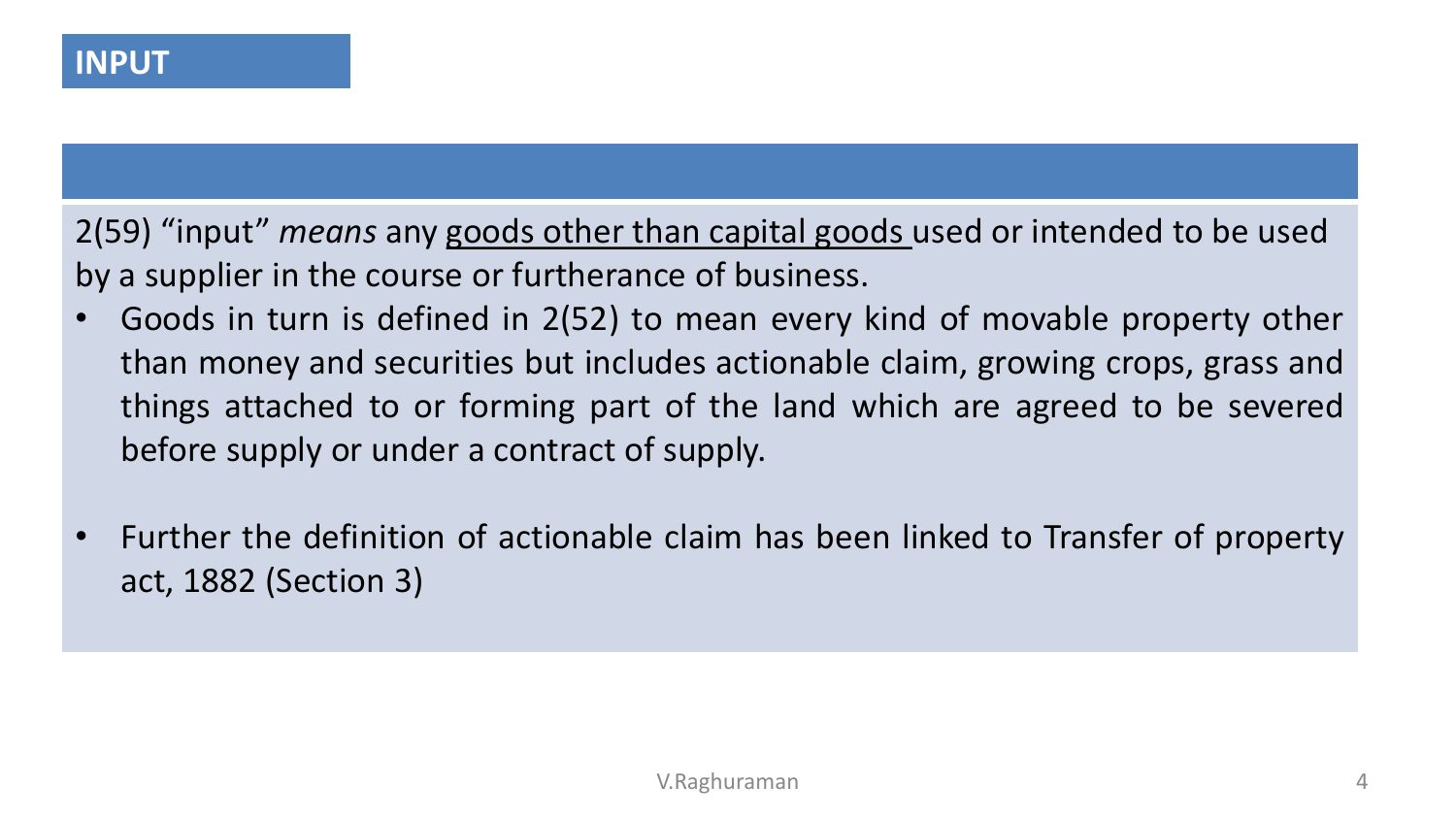2(60) "input service" *means* any service used or intended to be used by a supplier in the course or furtherance of business.

• Services in turn is defined is 2(102) as follows "services means anything other than goods, money and securities but includes activities relating to the use of money or its conversion by cash or by any other mode, from one form, currency or denomination, to another form, currency or denomination for which a separate consideration is charged"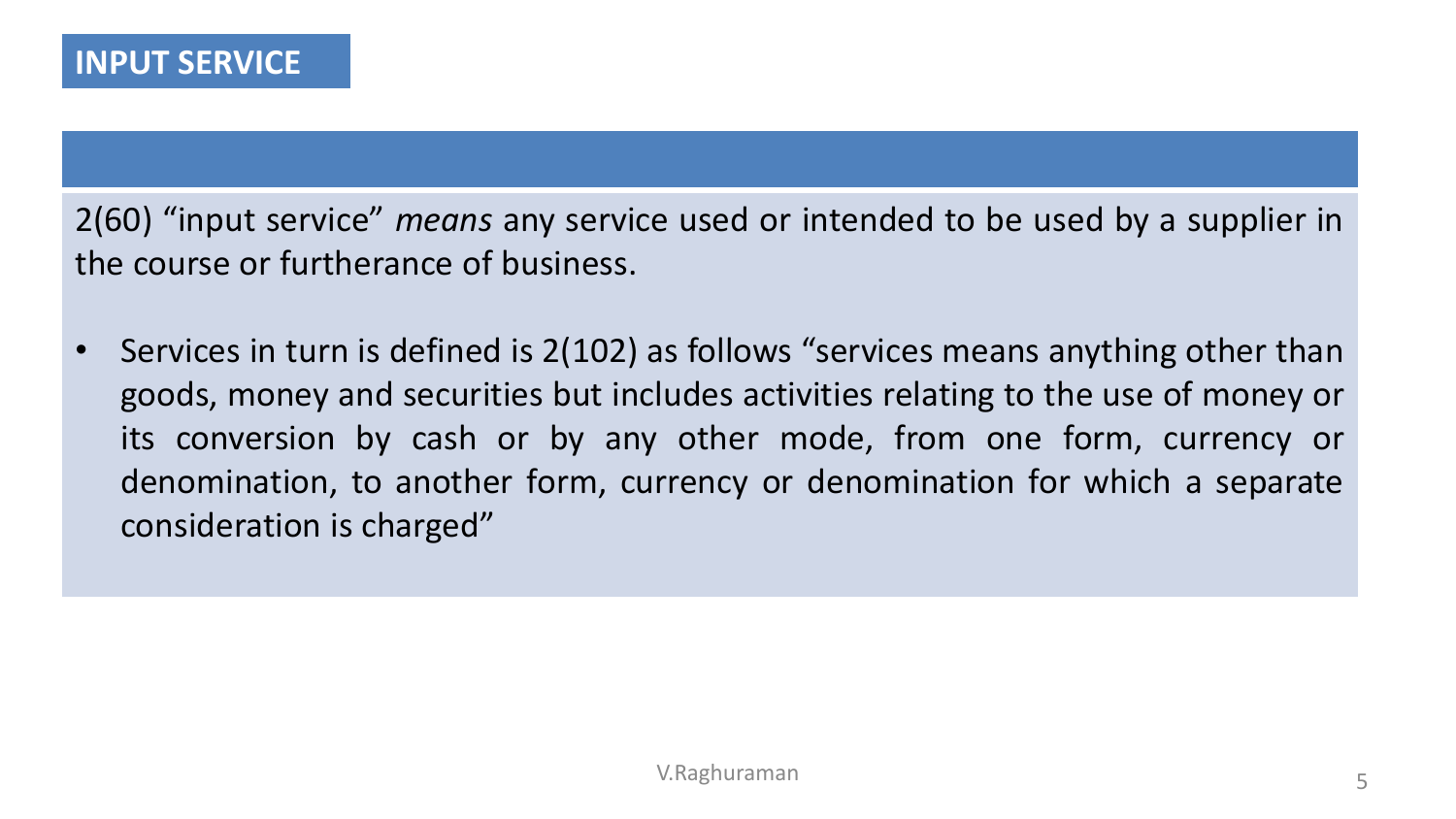2(61) "input service distributor" *means* an office of the supplier of goods or services or both which receives tax invoices issued under section 31 towards the receipt of input services and issues a prescribed document for the purposes of distributing the credit of central tax, State tax, integrated tax or Union territory tax paid on the said services to a supplier of taxable goods or services or both having the same Permanent Account Number as that of the said office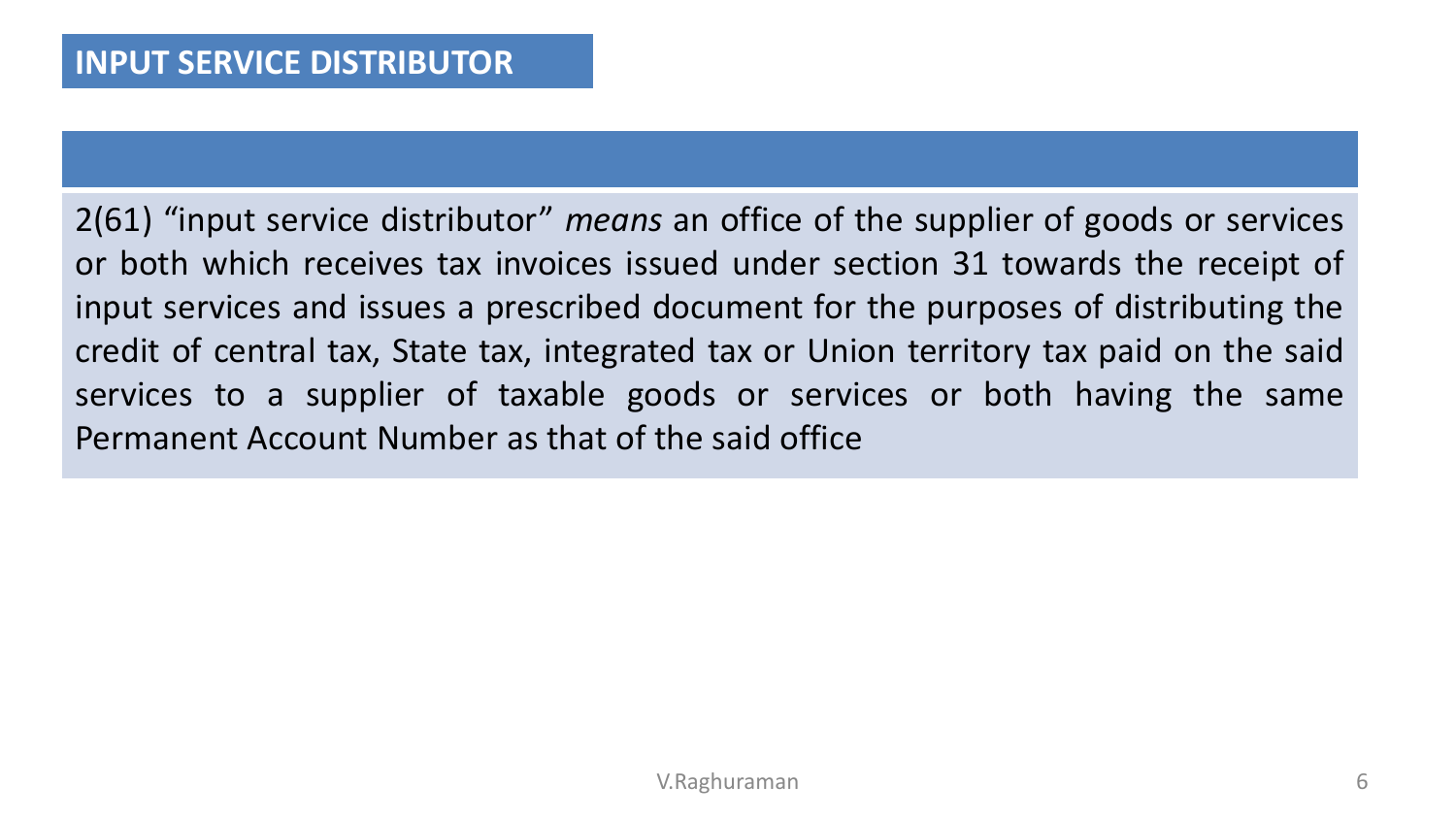2(62) "input tax" in relation to a registered person, *means* the central tax, State tax, integrated tax or Union territory tax charged on any supply of goods or services or both made to him and *includes*–

(a) the integrated goods and services tax charged on import of goods;

- (b) the tax payable  $u/s$  9(3) & (4);
- (c) the tax payable  $u/s$  5(3) & (4) of IGST act;
- (d) the tax payable u/s 9(3) & (4) of respective SGST acts; or
- (e) the tax payable u/s 7(3) & (4) of UTGST act

# *but does not include the tax paid under the composition levy;*

Sub- sec (3) & (4) of respective acts deals with tax paid under RCM & tax paid by recipient upon *supply from unregistered persons.*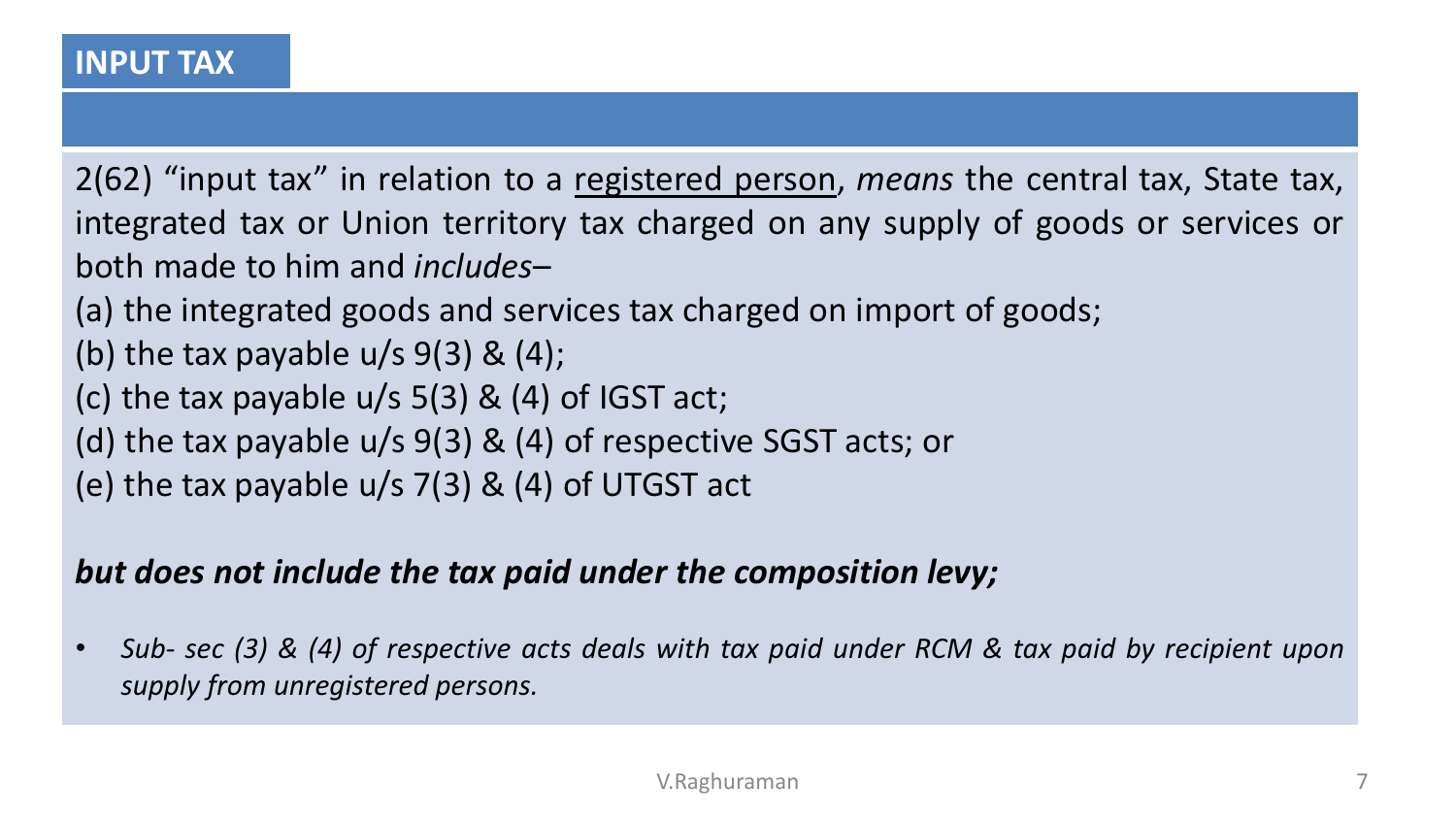### **Eligibility & conditions for taking ITC Section Section Section 16**

- Registered person shall be entitled to take credit of input tax charged on supply of goods/services/both & said amount shall be credited to his electronic credit ledger – Conditions and restrictions as prescribed. Manner of availment specified in Sec.49.
- Sub-sec (2) overrides the entire sec.16 & specifies the conditions subject to which ITC can be availed which are as follows:
	- 1. Possession of tax invoice or debit note issued by supplier
	- 2. He has received the goods or services or both. (Constructive receipt also covered)
	- 3. Tax charged in respect of such supply has been actually paid to govt. either in cash or through utilization of credit.
	- 4. He has furnished the return u/s 39.
- In case of goods received in **lots or installments** credit can be availed upon receipt of *last lot or installment.*
- Payment to supplier towards the **value of supply & tax thereon** has to be made within 180 days from date of invoice else ITC to be reversed along with interest. (Not applicable to RCM cases). Entitled to retake the credit once the payment is made.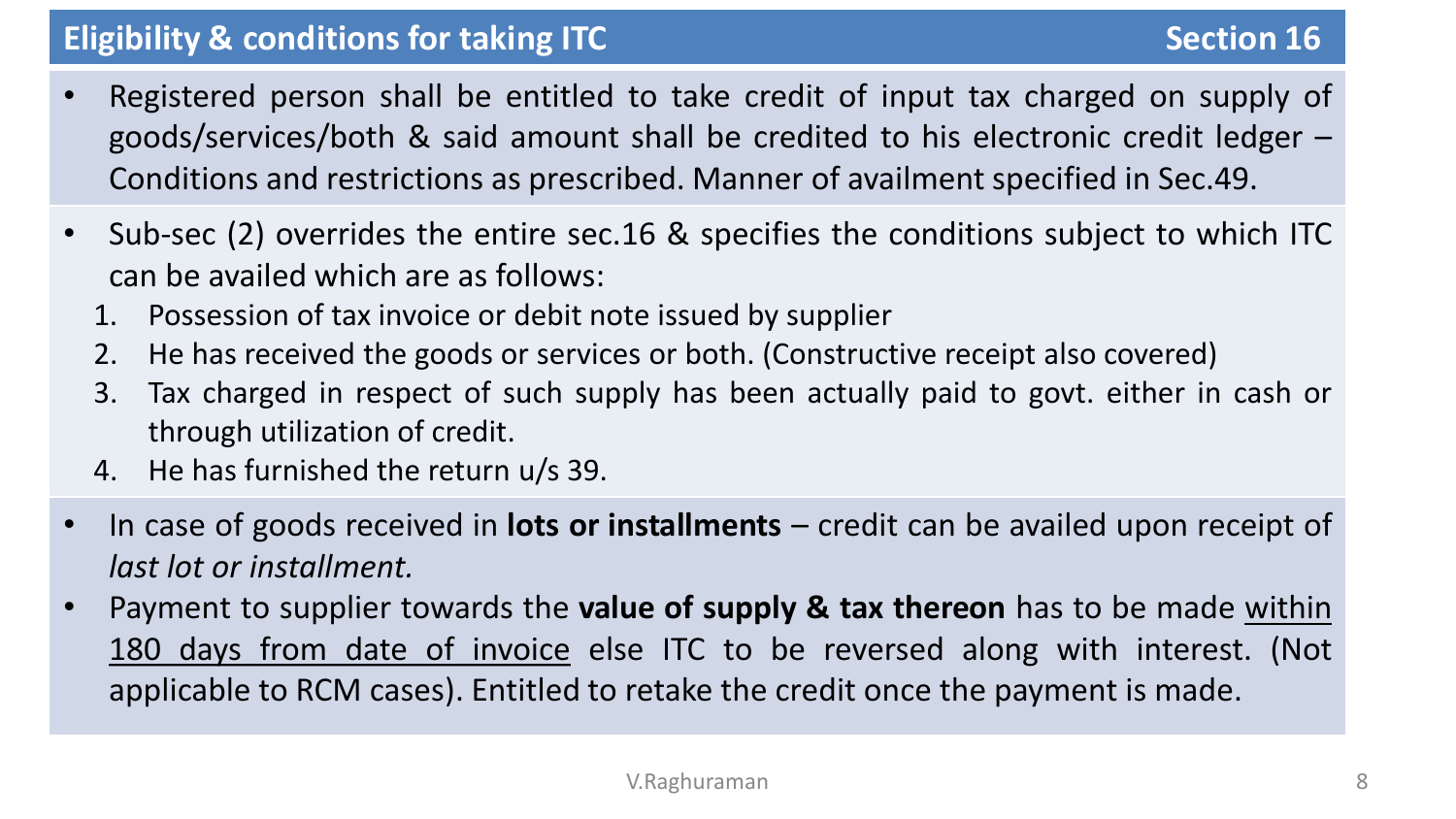# **Eligibility & conditions for taking ITC Section Section Section 16**

- In case depreciation has been claimed on tax component under IT act, 1961 then ITC on the said tax component shall not be allowed i.e. mutually exclusive.
- **Time limit for availing ITC in respect of an invoice/ debit note**: *(Shall not apply to reavailment of credit which was reversed due to non-payment)*

Due date for filing next year's September month return i.e 20th October

Date of furnishing annual return

Whichever is earlier

- For availing credit in case of RCM & tax paid on supply from unregistered persons selfinvoice is to be issued in accordance with sec. 31(3)(f).
- If tax has been paid upon an order where demand has been confirmed on account of fraud, willful misstatement or suppression of facts, such ITC cannot be availed – rule 36(3)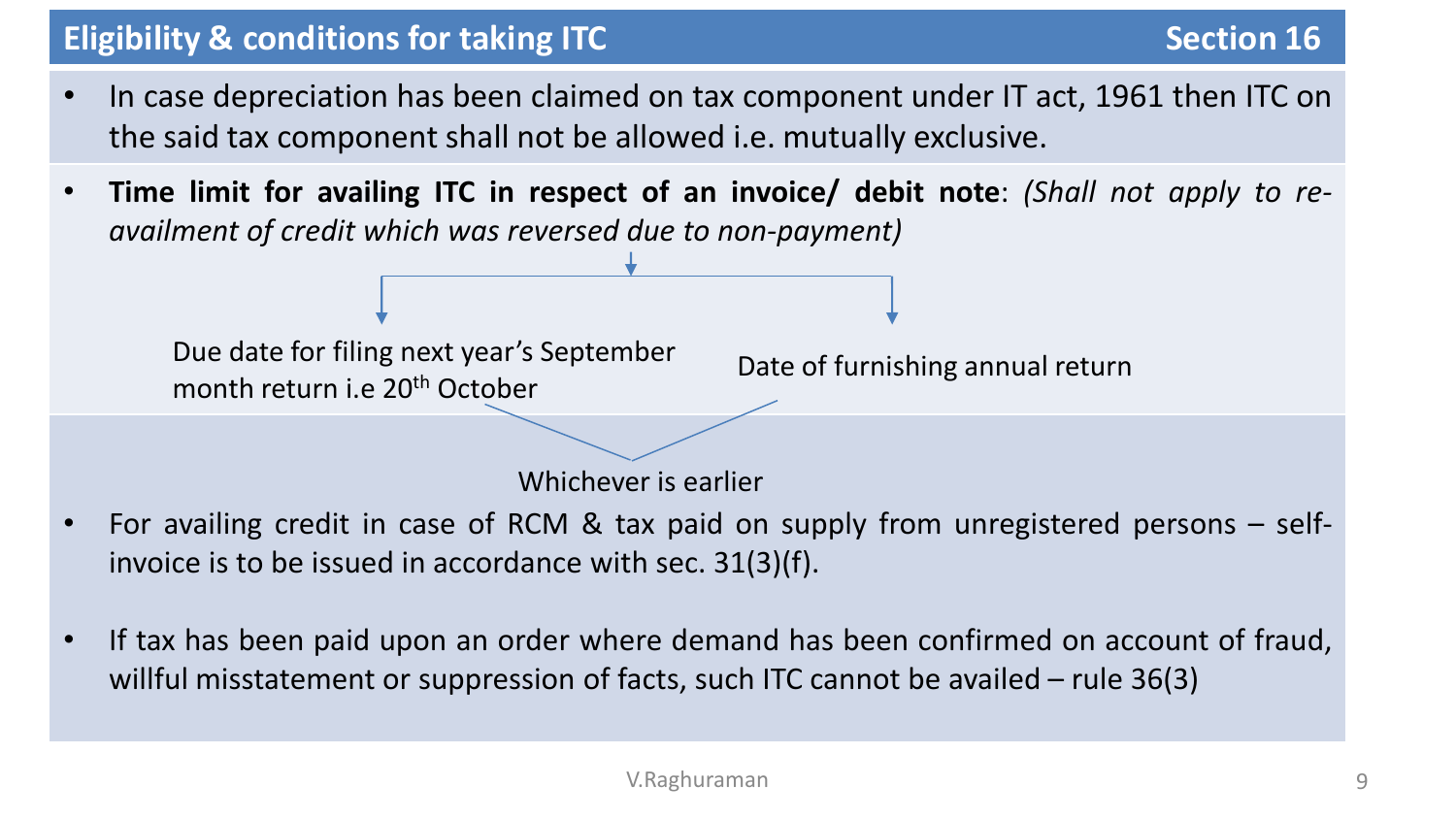• Analysis of Sec. 17(1) and 17(2) read with Rule 42.

*17(1) – Goods/services partly used for business purpose and partly for other purpose : ITC to be restricted to business purpose.*

*17(1) – Goods/services partly used for taxable supplies and partly used for exempt supplies : ITC to be restricted to taxable supplies.*

*Rule 42 – Manner of determination of ITC in relation to above sections. This applies with respect to inputs and input services.*

• *Note: IT and ITC in next slide denotes Input tax and Input tax credit.*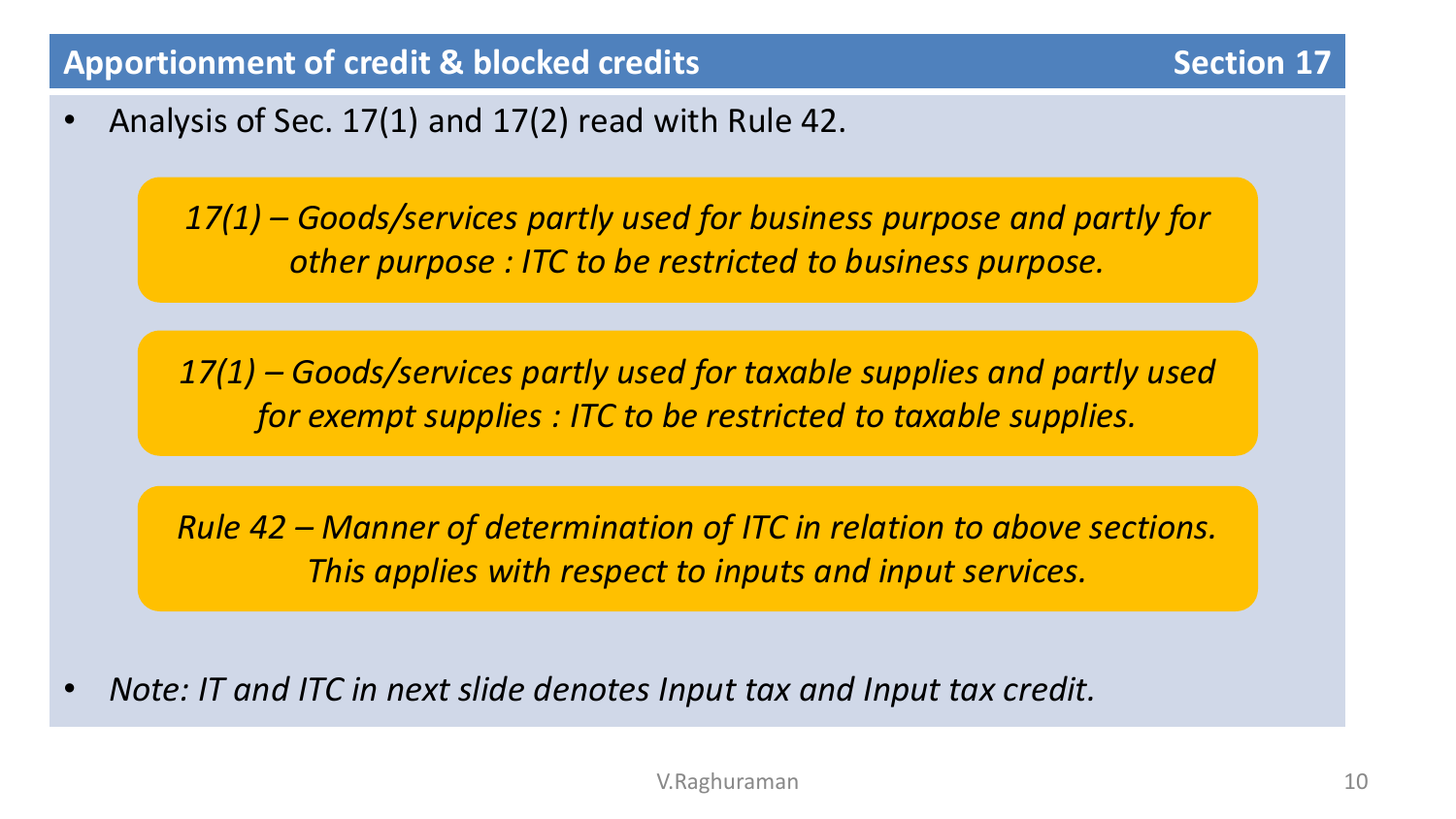### **Apportionment of credit & blocked credits** Apportionment of credit & blocked credits Apportion **17**

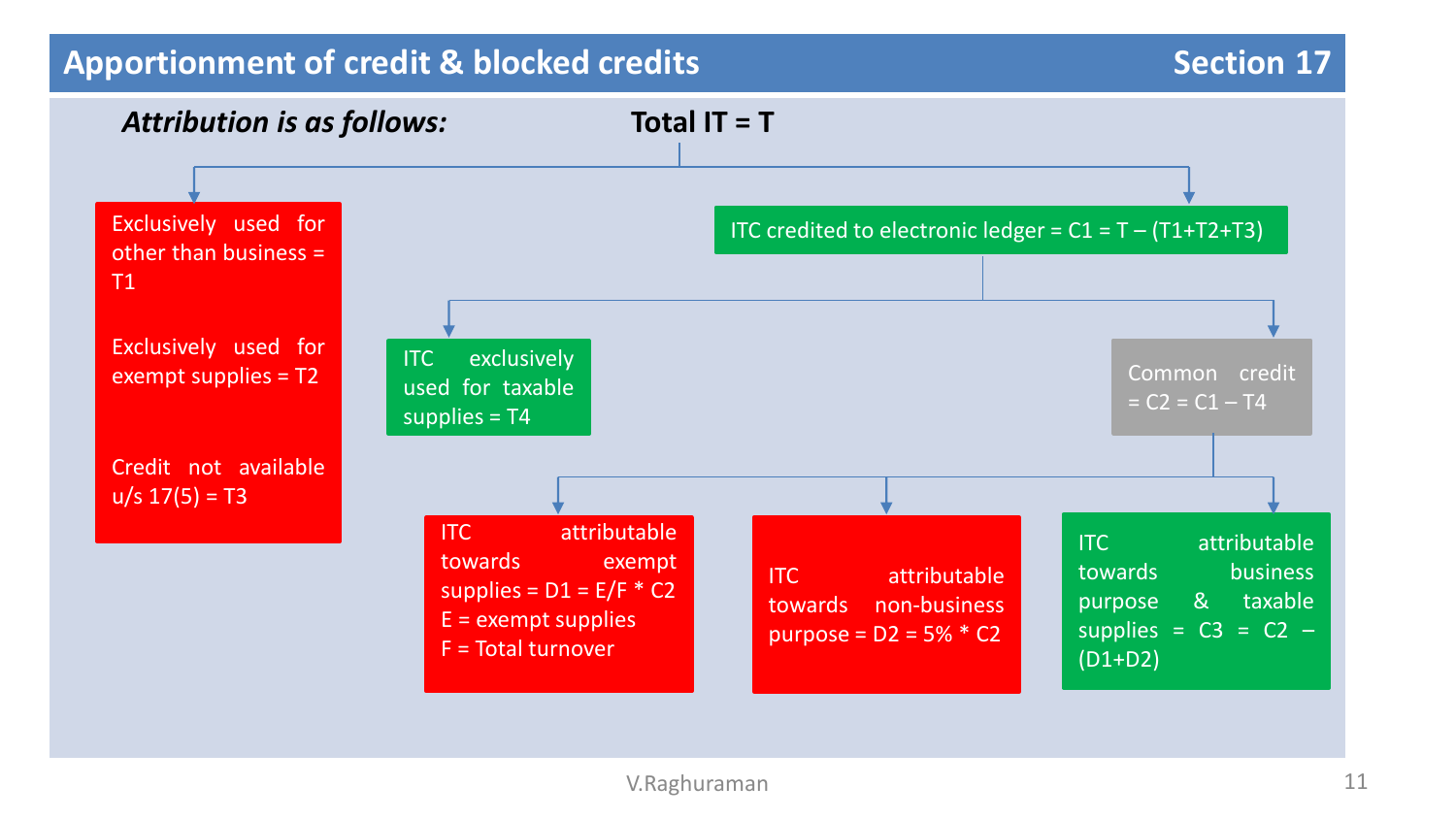- T1, T2, T3 and T4 to be determined and declared at *invoice level* in GSTR-2.
- E and F values for the said tax period to be considered. If not available then values for the last tax period to be considered.
- Final determination (as discussed above) of ITC for the financial year shall be done before the due date for furnishing September month's return. If there is a shortfall then it is to be paid along with interest, otherwise excess amount can be claimed as credit.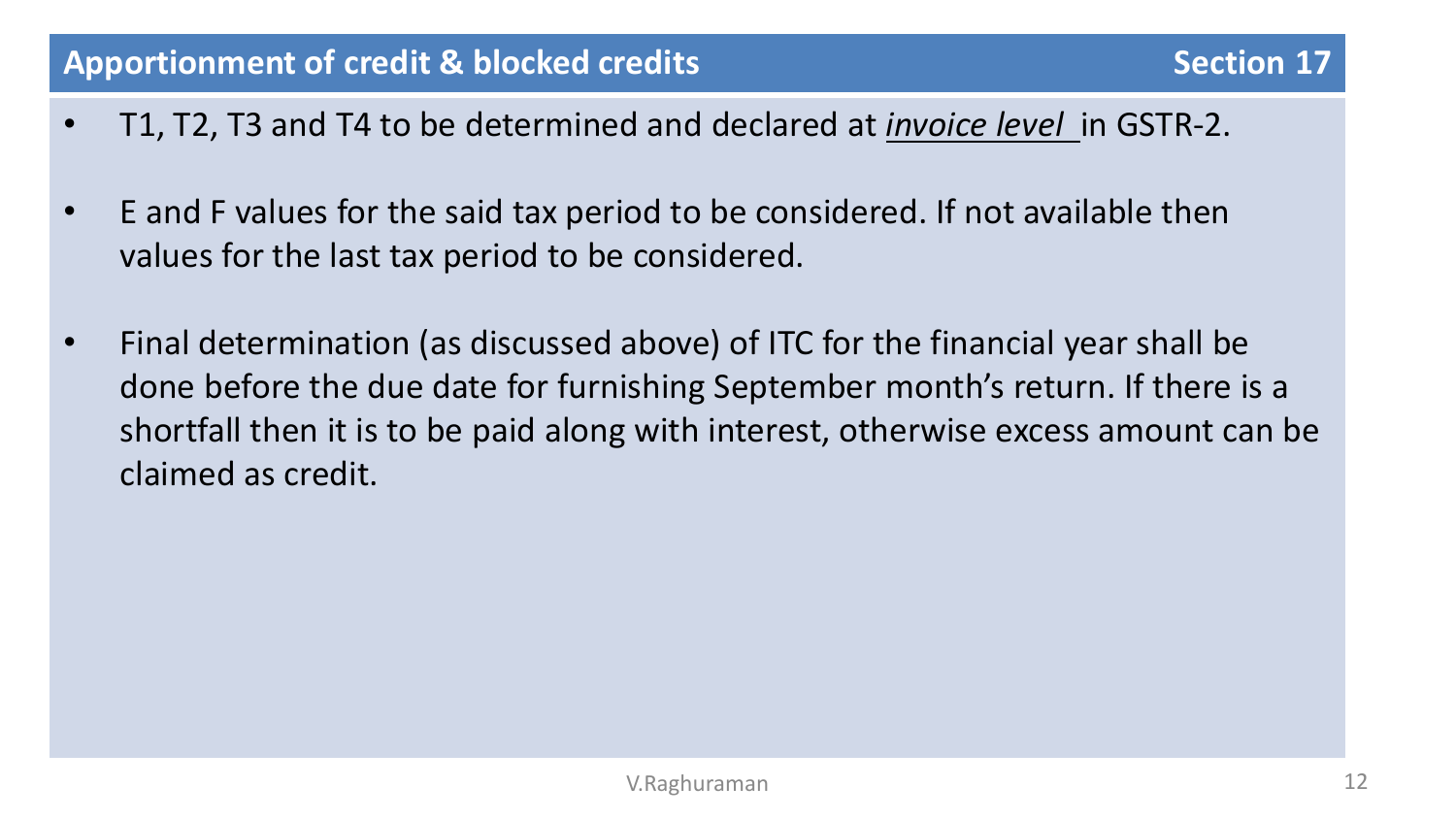# **Apportionment of credit & blocked credits Apportionment of credit & blocked credits** Apportion **Section** 17

• Analysis of Sec. 17(1) and 17(2) read with Rule 43.

*Rule 43 – Manner of determination of ITC in relation to above sections. This applies with respect to capital goods.*

• *Note: IT , ITC and CG in next slide denotes Input tax, Input tax credit and capital goods.*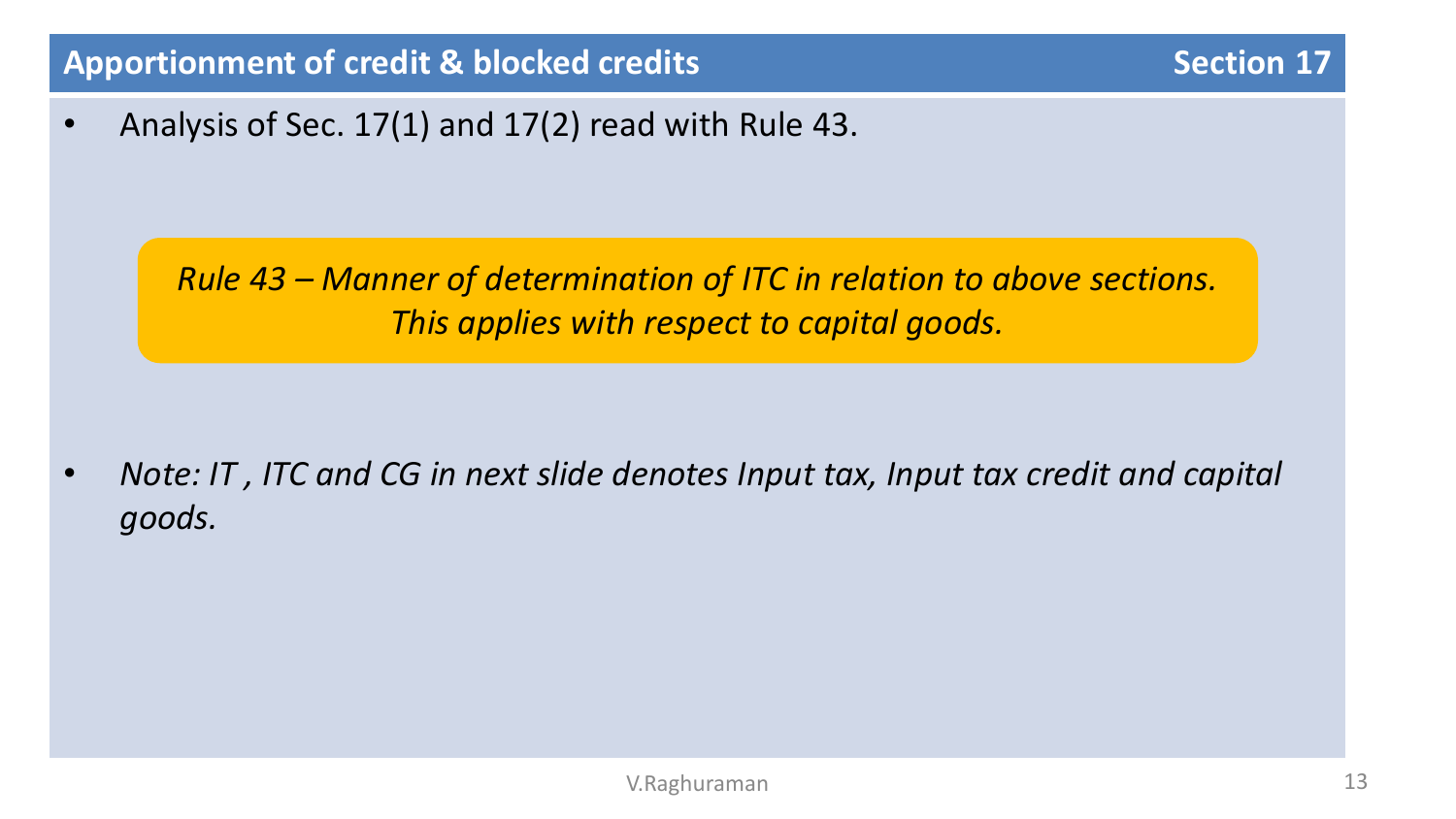#### **Apportionment of credit & blocked credits Apportionment of credit & blocked credits** Apportion **Section** 17

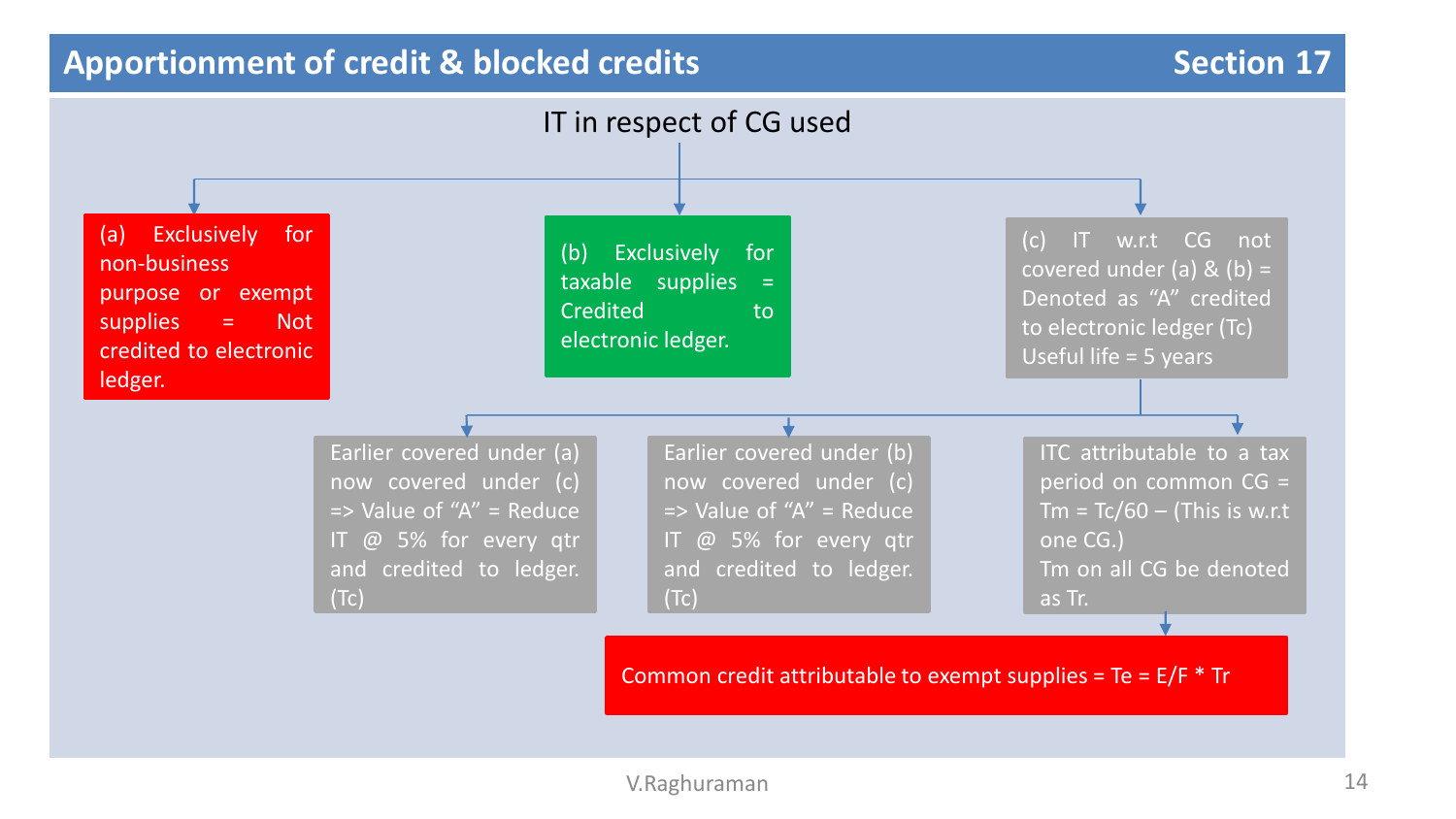Amount of Te (as discussed above) along with interest shall during every tax period of useful life of asset shall be added to output tax liability of the person.

- Options available to banking company/financial institution including NBFC comply with provisions of 17(2) or avail 50% of the eligible ITC on inputs, input services & capital goods.
- 50% restriction shall not apply to tax paid on supplies made by one registered person to another registered person having same PAN.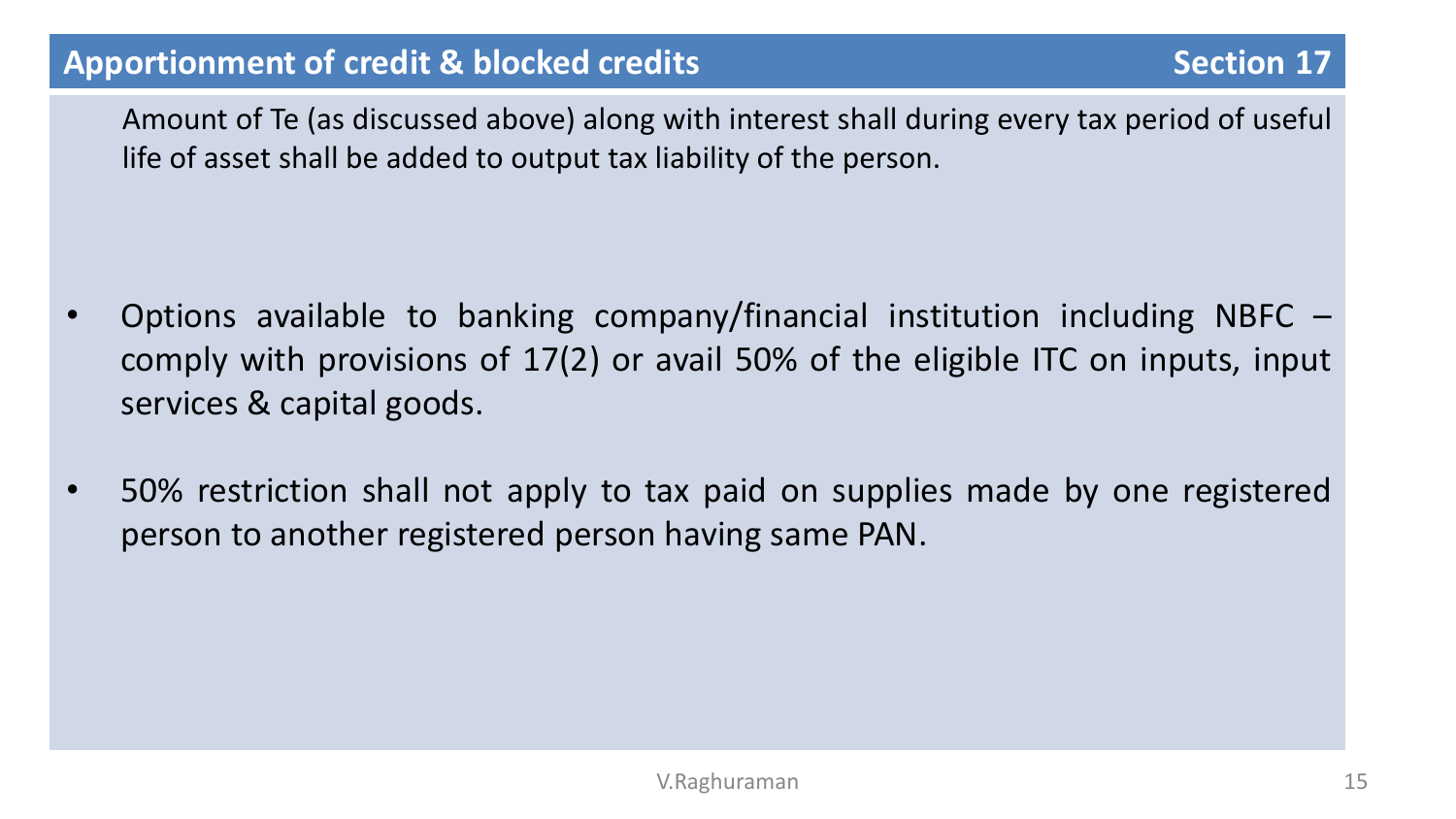• Sec 17(5) – Overrides sec. 16(1) & 18(1). *No credit available in following cases:*

**Not eligible Exceptions**

Motor vehicles & other conveyan ces When used for making further *taxable* supply of such vehicles, conveyances, transportation of passengers, imparting training on driving, flying. When used for transportation of goods.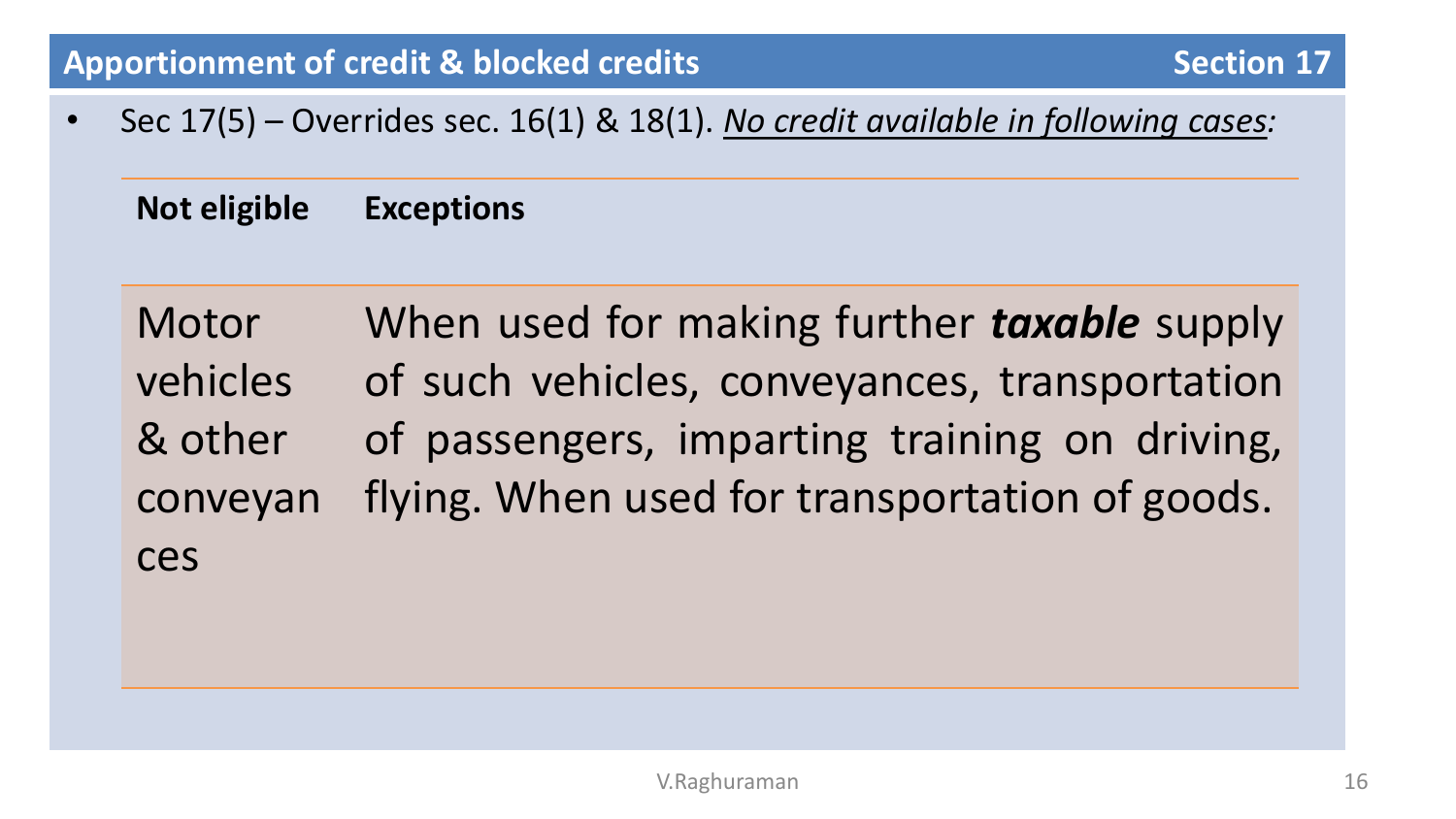• Sec 17(5) – Overrides sec. 16(1) & 18(1). *No credit available in following cases:*

**Practical issues:**

**1) Car dealer (Arvind motors) – Lets say out of 100 vehicles procured from manufacturer 2 vehicles are kept for test drive and not sold. Whether credit would be available on such 2 vehicles?**

- **2) Distributor of goods (Medicines) – Lets say the distributor buys 3 vehicles which are used for transportation of medicines to Pharmacists. Whether credit eligible on such vehicles?**
- **3) Airlines (Indigo airlines) – Lets say they own buses for transporting the passengers within the airport from the checking point to the aeroplane. Whether credit eligible?**

**4) A corporate (Infosys) owns buses for transportation of employees and recovers some portion of expenses from employees. Whether credit eligible in this scenario?**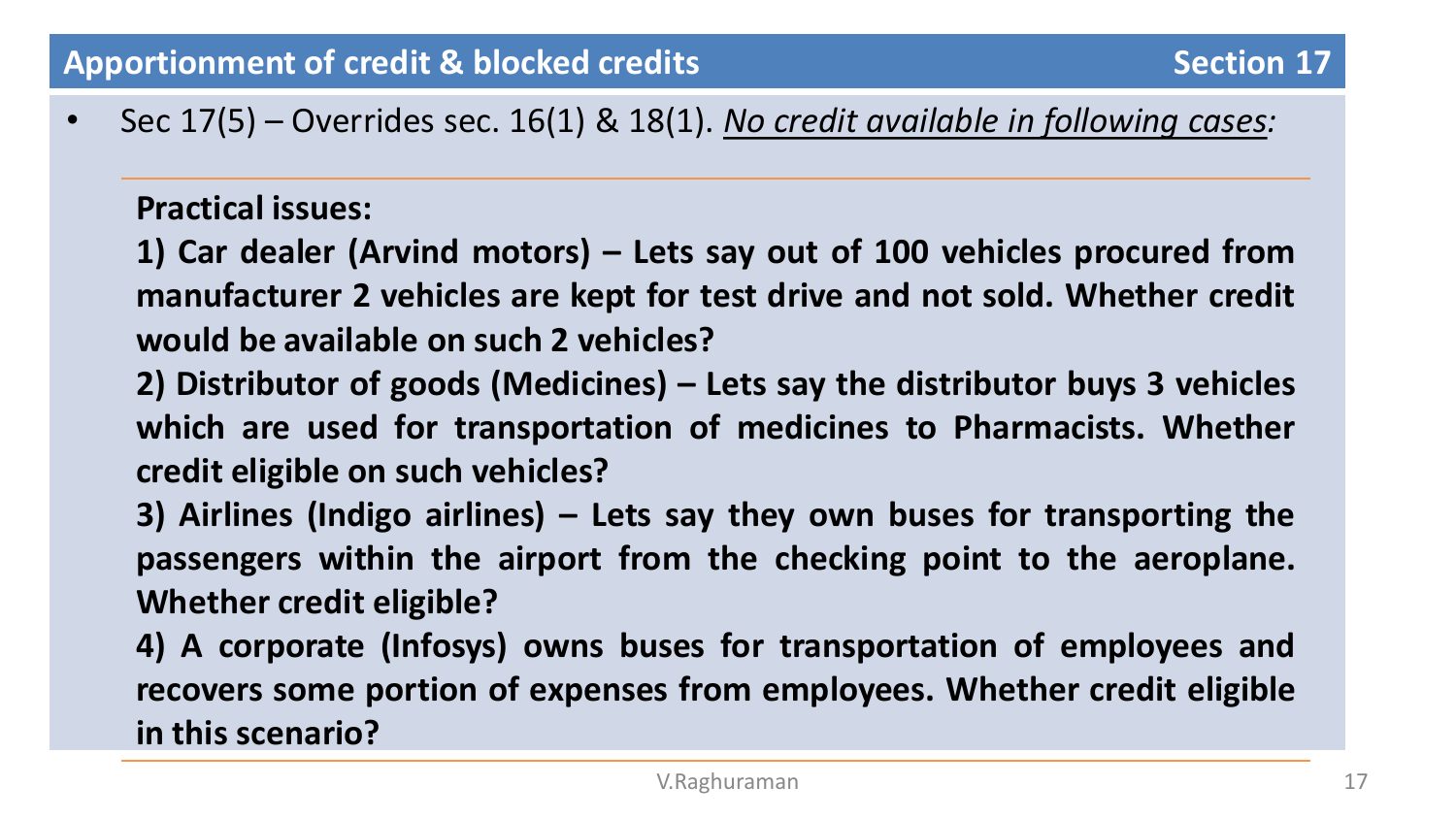| Not eligible                                                                                                               | <b>Exceptions</b>                                                                                                                                                         |  |  |
|----------------------------------------------------------------------------------------------------------------------------|---------------------------------------------------------------------------------------------------------------------------------------------------------------------------|--|--|
| Food & beverages, outdoor catering,<br>beauty treatment, health services,<br>cosmetic & plastic surgery.                   | Inward supply of goods/services are used for<br>making outward taxable supply of same category of<br>goods/services or as element of taxable composite<br>or mixed supply |  |  |
| <b>Practical issues:</b><br>1) Boarding and lodging service provider provides accommodation as well as food as part of the |                                                                                                                                                                           |  |  |

1) Boarding and lodging service provider provides accommodation as well as food as part of the package. Whether eligible for credit on food items supplied by outdoor cateror in such scenario?

| <b>Not eligible</b>                              | <b>Exceptions</b>       |
|--------------------------------------------------|-------------------------|
|                                                  |                         |
| Membership of club, health and fitness<br>centre | No exceptions provided. |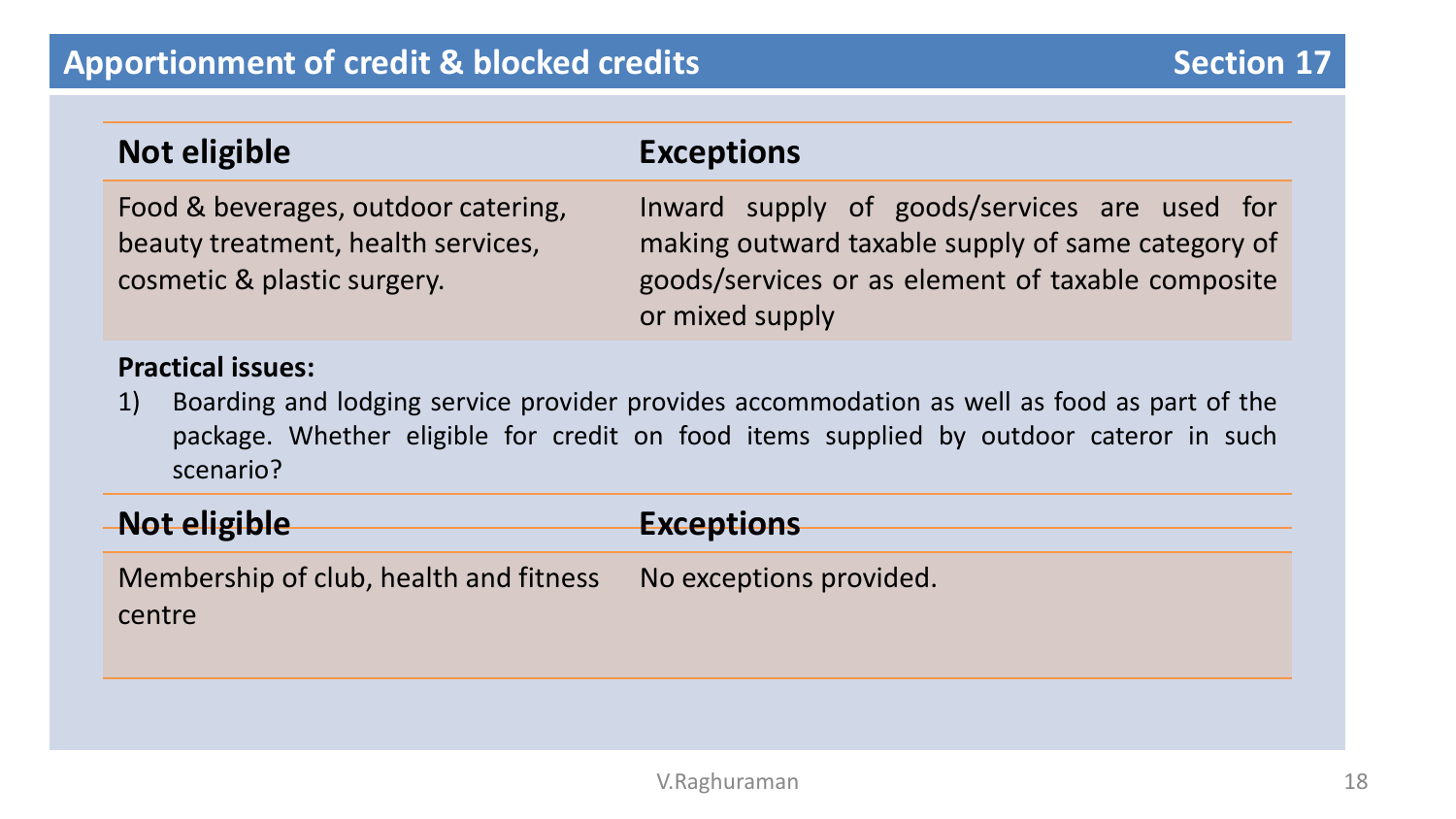# **Not eligible Exceptions**

| Rent-a-cab,    | Govt. notifies the services making it obligatory for an     |
|----------------|-------------------------------------------------------------|
| life insurance | employer to provide to its employees under any law.         |
| and health     | Inward supply of goods/services are used for making outward |
| insurance      | taxable supply of same category of goods/services or as     |
|                | element of taxable composite or mixed supply                |

**Travel benefits extended to employees on vacation (LTC) No exceptions provided.**

#### **Practical issues:**

- 1) Whether leasing of vehicles would be covered under rent-a-cab?
- 2) Lets say a company takes life insurance on its key employees voluntarily. Whether credit will be available in such scenario?
- 3) Insurance on car/ vehicles is eligible ?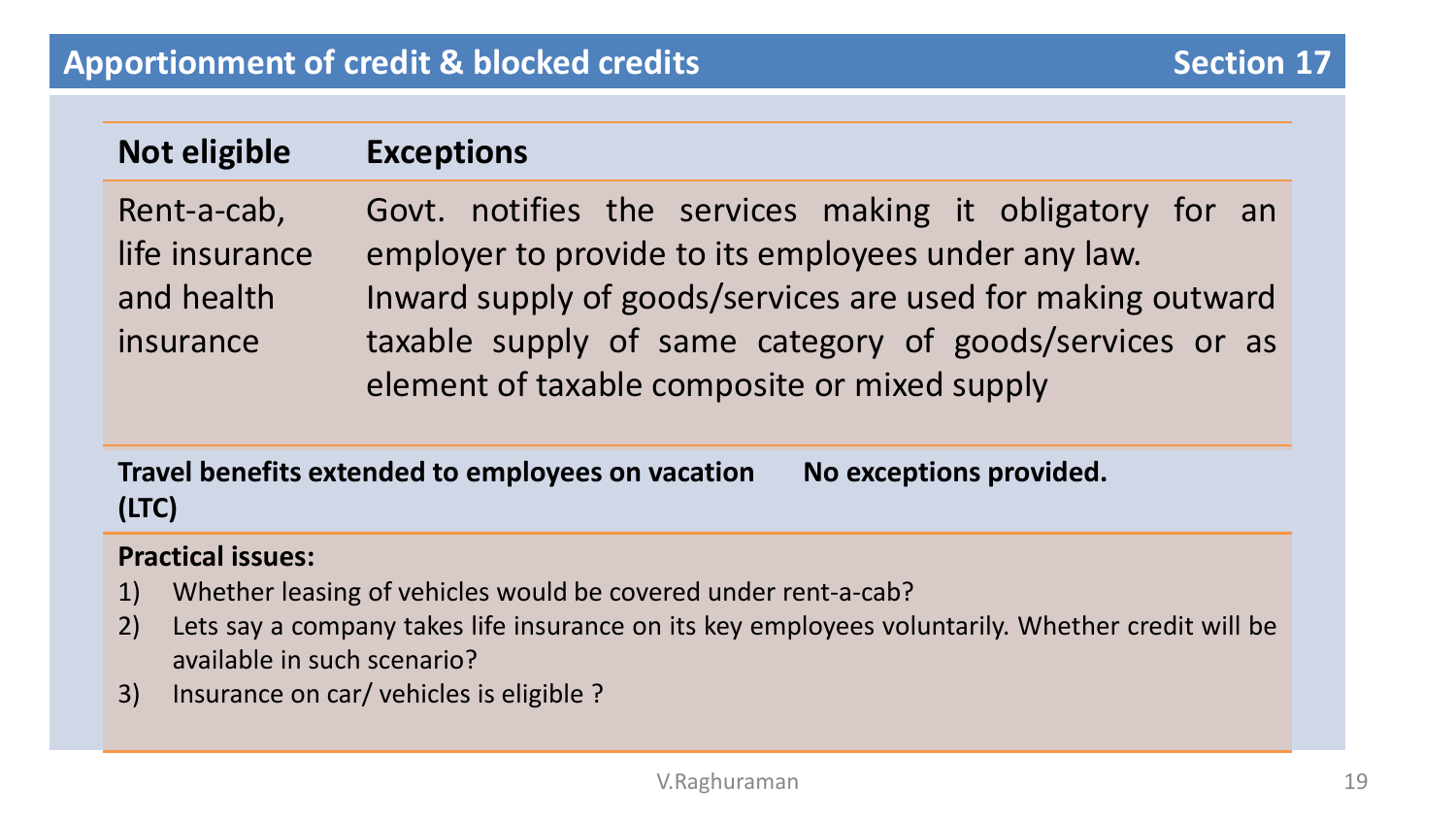| Not eligible                                                                                                                                          | <b>Exceptions</b>                                                                                             |
|-------------------------------------------------------------------------------------------------------------------------------------------------------|---------------------------------------------------------------------------------------------------------------|
| Works contract services when supplied<br>for construction of immovable property                                                                       | When further used for supply of works contract<br>service. Immovable property excludes plant and<br>machinery |
| Goods/services<br>received<br>construction of an immovable property<br>on his own account even when used in<br>the course or furtherance of business. | for Immovable property excludes plant and machinery.                                                          |

**Construction =** *includes* re-construction, renovation, addition, alterations or repairs *to the extent of capitalization,* to the immovable property.

#### **Practical issues:**

1) Lets say a company enters into contract for renovation of warehouse wherein goods required will be procured by the company itself and contractor only provides labour service. Whether credit eligible on goods procured and services received in the given case?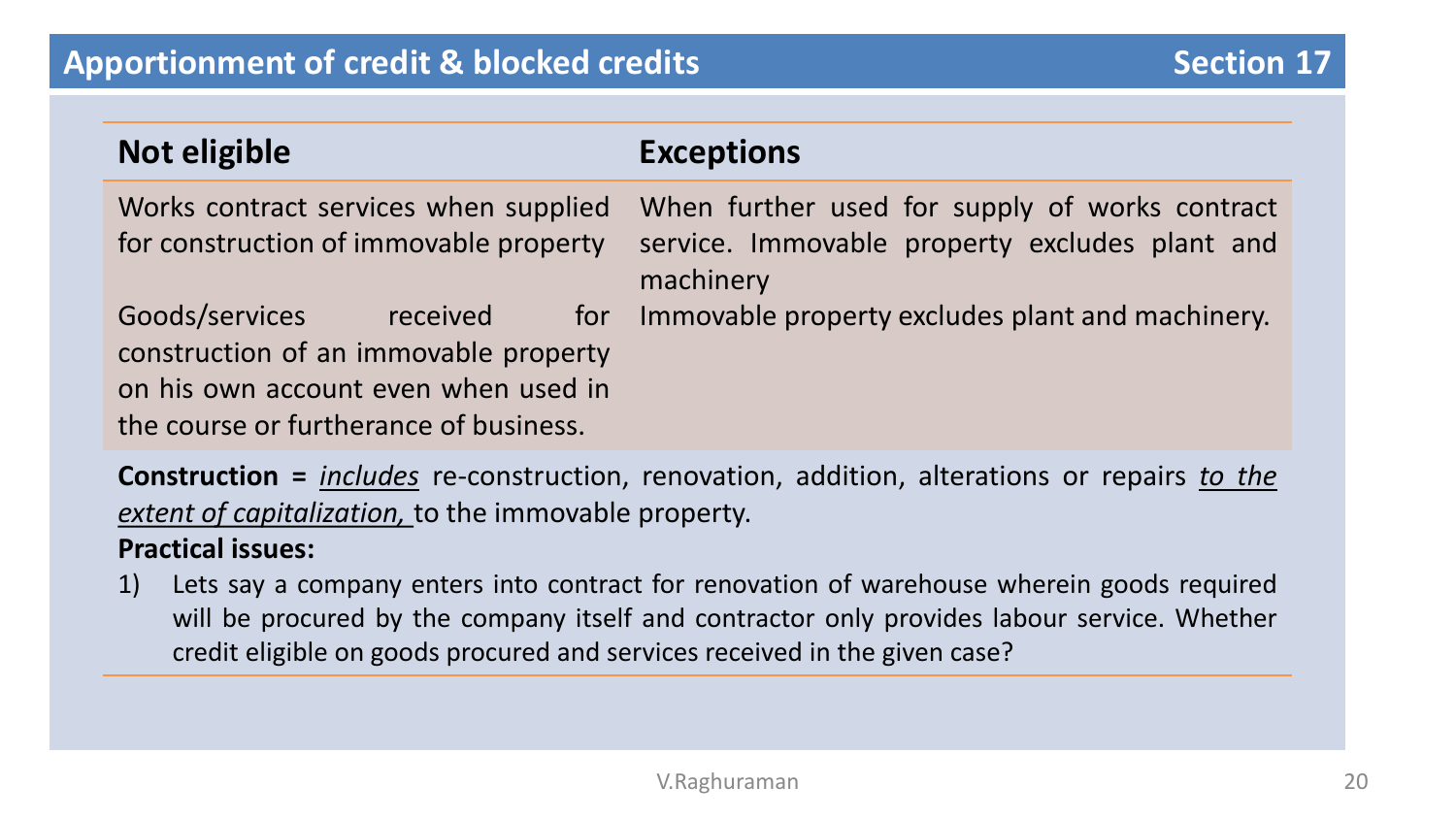### **Apportionment of credit & blocked credits Apportionment of credit & blocked credits** Apportion **Section** 17

| Not eligible                                                                              | <b>Exceptions</b> |
|-------------------------------------------------------------------------------------------|-------------------|
| When tax is paid under composition scheme.                                                | No exceptions     |
| Goods/services received by non-resident taxable Goods imported by him<br>person           |                   |
| Goods/services used for personal consumption                                              | No exceptions     |
| Goods lost, stolen, destroyed, written off, disposed<br>of by way of gift or free samples | No exceptions     |
| <b>Practical issues:</b>                                                                  |                   |

- 1) Warranty replacements Lets say a car dealer supplies some parts to the customer free of cost under the AMC contract. Such parts would have been procured from the manufacturer and credit availed. In this case whether credit to be reversed because of supply free of cost?
- 2) A manufacturer supplies 2 units of his products to customers as free samples and later receives the order for a consignment of such goods for an agreed price. Whether ITC attributable to raw materials used in manufacture of such 2 units to be reversed?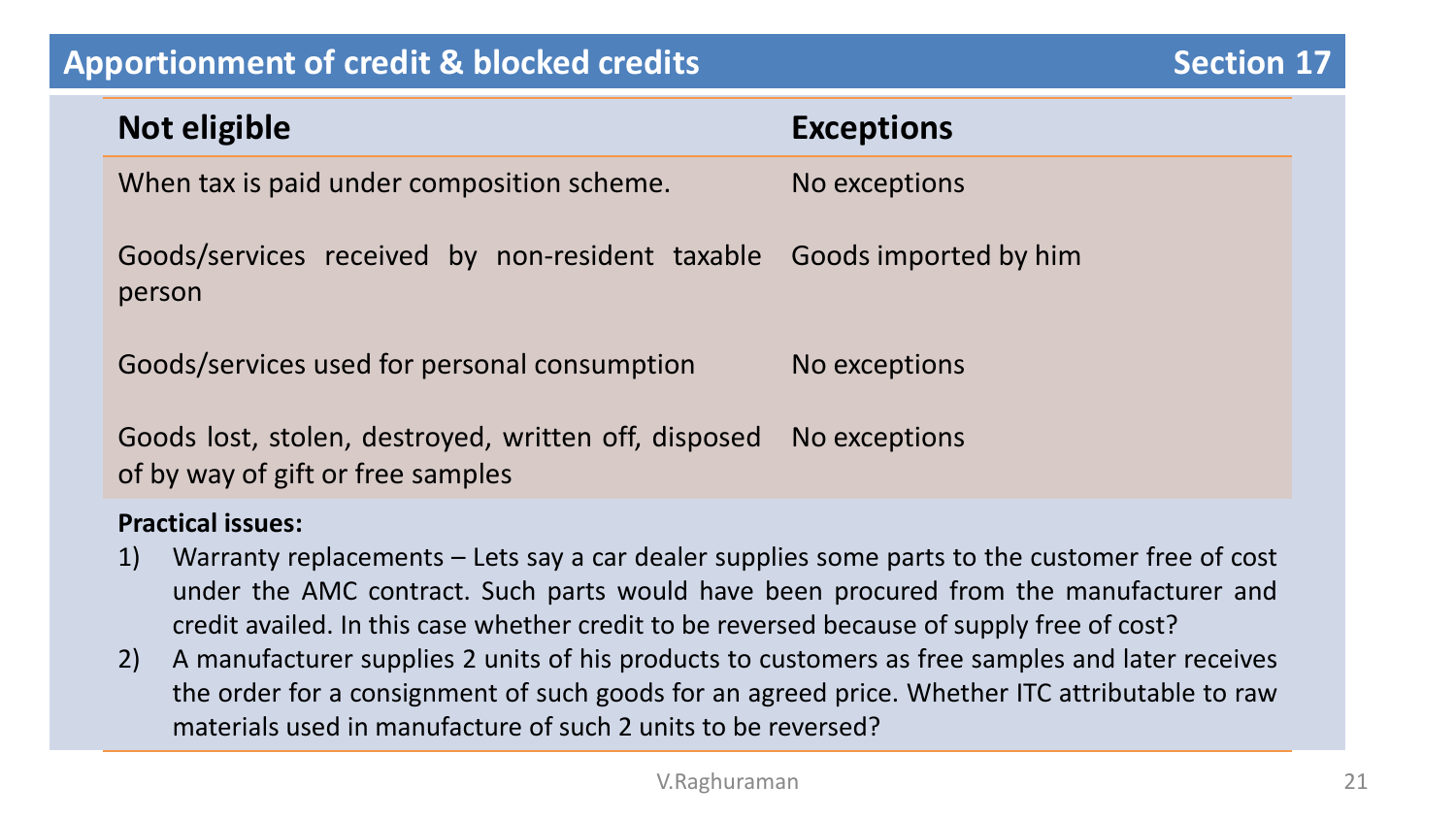# Apportionment of credit & blocked credits **Section 17** Section 17

 $\triangleright$  Expression "plant & machinery" (as discussed above) means apparatus, equipment, and machinery fixed to earth by foundation or structural support that are used for making outward supply of goods or services or both and includes such foundation and structural supports but excludes 1) land, building, other civil structures 2) telecommunication towers 3) pipelines laid outside factory premises.

Practical issues:

- A. Whether person undertaking works contract would be eligible to avail credit on goods or services procured by him
- B. Whether GST paid on supply and installation of lift is eligible credit for building owner providing renting services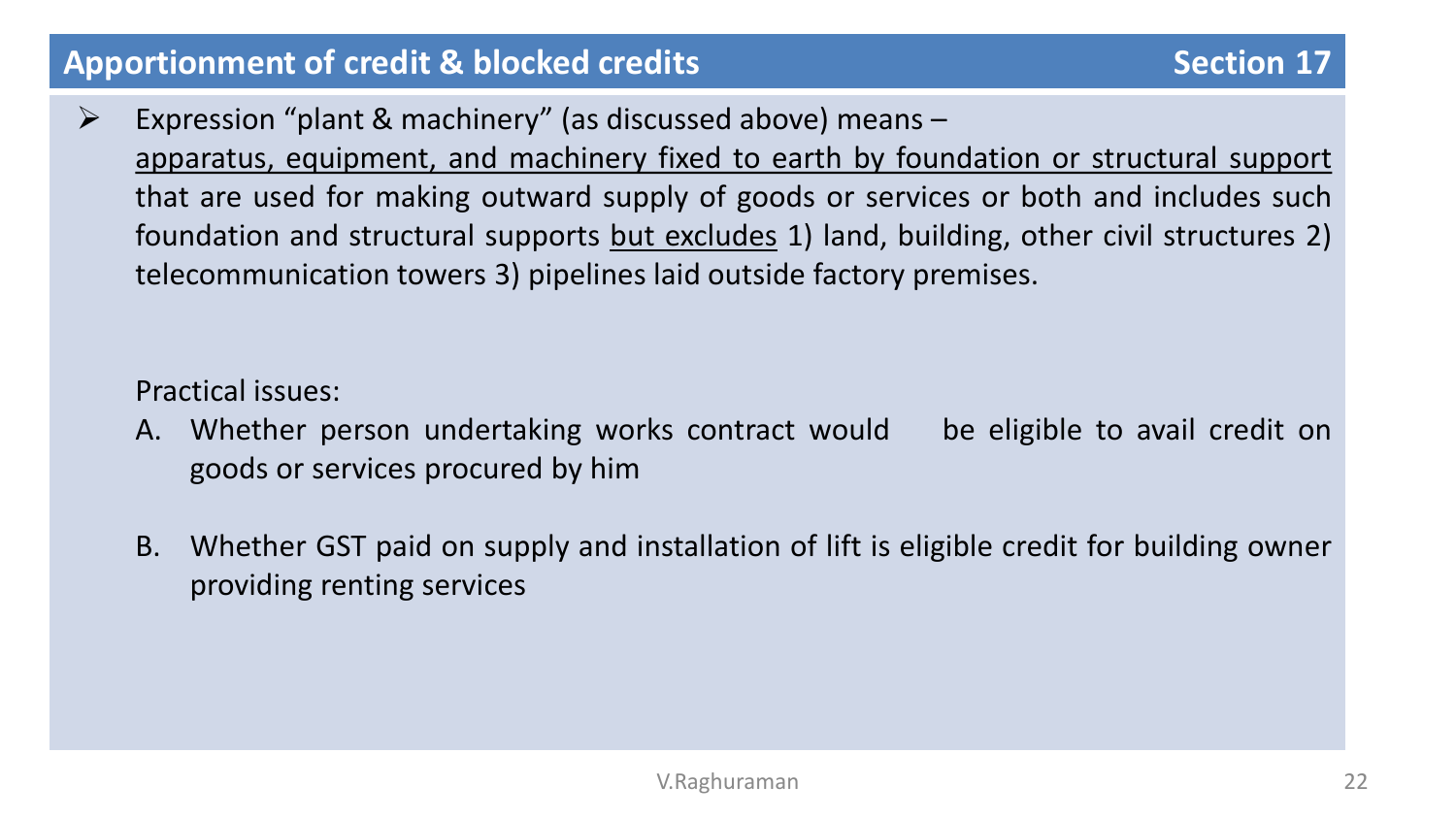# Questions ??